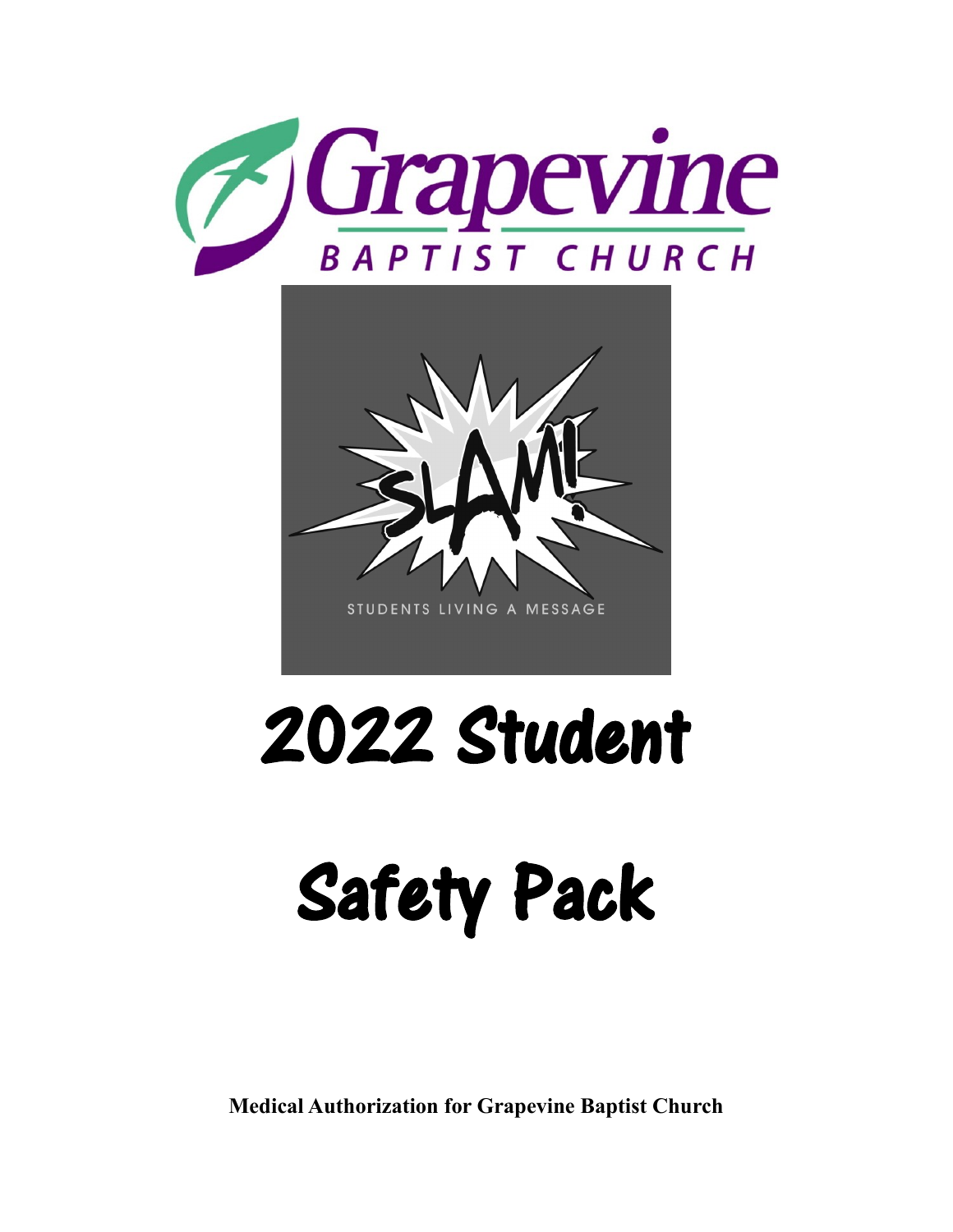## *Please print legibly in dark ink.*

| $\mathbf{1}$ . | PERSONAL INFORMATION<br>Youth<br>Name<br>Parent/Guardian                                                                                                                                                                                                                                                                                                                                                                    |  |                                                                                           |
|----------------|-----------------------------------------------------------------------------------------------------------------------------------------------------------------------------------------------------------------------------------------------------------------------------------------------------------------------------------------------------------------------------------------------------------------------------|--|-------------------------------------------------------------------------------------------|
|                |                                                                                                                                                                                                                                                                                                                                                                                                                             |  |                                                                                           |
|                |                                                                                                                                                                                                                                                                                                                                                                                                                             |  |                                                                                           |
|                |                                                                                                                                                                                                                                                                                                                                                                                                                             |  |                                                                                           |
|                | Name<br>$Ad-$                                                                                                                                                                                                                                                                                                                                                                                                               |  |                                                                                           |
|                |                                                                                                                                                                                                                                                                                                                                                                                                                             |  |                                                                                           |
|                |                                                                                                                                                                                                                                                                                                                                                                                                                             |  |                                                                                           |
|                | Physi-                                                                                                                                                                                                                                                                                                                                                                                                                      |  |                                                                                           |
|                |                                                                                                                                                                                                                                                                                                                                                                                                                             |  | cian Phone Phone                                                                          |
|                |                                                                                                                                                                                                                                                                                                                                                                                                                             |  |                                                                                           |
| 2.             | <b>INSURANCE INFORMATION</b>                                                                                                                                                                                                                                                                                                                                                                                                |  |                                                                                           |
|                | $\begin{picture}(20,10) \put(0,0){\dashbox{0.5}(5,0){ }} \thicklines \put(0,0){\dashbox{0.5}(5,0){ }} \thicklines \put(0,0){\dashbox{0.5}(5,0){ }} \thicklines \put(0,0){\dashbox{0.5}(5,0){ }} \thicklines \put(0,0){\dashbox{0.5}(5,0){ }} \thicklines \put(0,0){\dashbox{0.5}(5,0){ }} \thicklines \put(0,0){\dashbox{0.5}(5,0){ }} \thicklines \put(0,0){\dashbox{0.5}(5,0){ }} \thicklines \put(0,0){\dashbox{0.5}(5,$ |  |                                                                                           |
| 3.             | <b>MEDICATION INFORMATION</b><br>Is this youth on prescribed medicine? Yes $No - (If Yes, please answer the following.)$<br>Medication Beason<br>Reason<br>Nedication Bosage/Time<br>Dosage/Time                                                                                                                                                                                                                            |  |                                                                                           |
|                |                                                                                                                                                                                                                                                                                                                                                                                                                             |  |                                                                                           |
|                |                                                                                                                                                                                                                                                                                                                                                                                                                             |  |                                                                                           |
|                | While participating in youth activities, can youth be given<br>Tylenol for headache? Pepto-Bismol for upset stomach?                                                                                                                                                                                                                                                                                                        |  |                                                                                           |
| 4.             | <b>ALLERGY INFORMATION</b>                                                                                                                                                                                                                                                                                                                                                                                                  |  | List all known allergies, including medication, food, and others. Note any special treat- |

List all known allergies, including medication, food, and others. Note any special treatments (prescription allergy medicine, bee sting kit, etc.) If needed use the back of this page.

### **5. TETANUS IMMUNIZATION**

\_\_\_ My child's tetanus shot is up to date

## **6. OTHER**

Are there any medical conditions of which we should be aware while your youth is under our care?

I acknowledge that I have been informed that my youth will participate in physical activities while with Grapevine Baptist Church during and to the end of the year 2013 which carry a degree of risk, although every effort is made to make all youth activities safe and enjoyable.

I understand that the Grapevine Baptist Church staff will attempt to reach me in case of a medical emergency involving my child. If the church staff cannot reach me, then I give my permission to the church staff to hire a doctor,